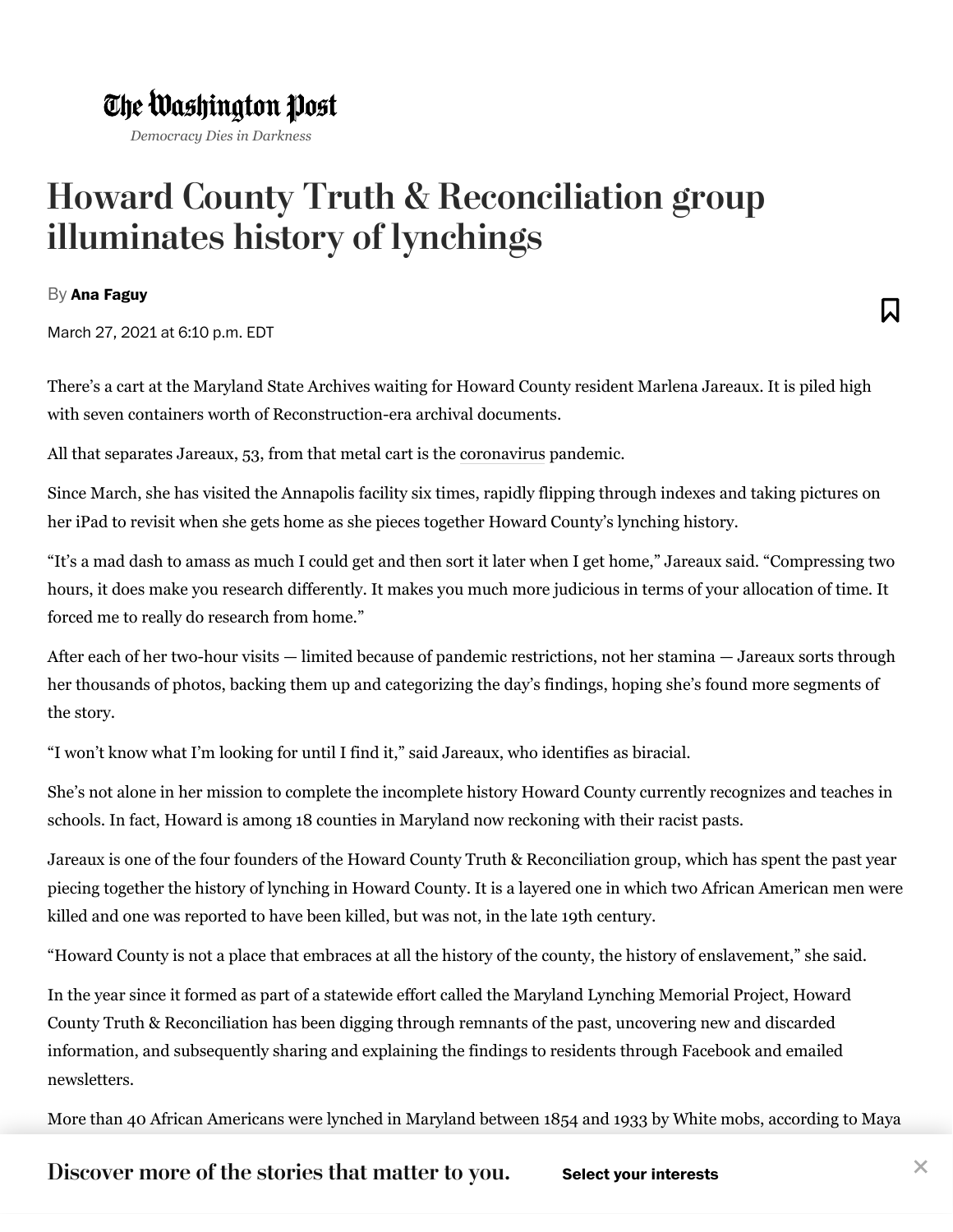# How it started

On Dec. 14, 2019 — before the pandemic had taken root in the United States — the Maryland Lynching Memorial Project hosted a meeting at the Owen Brown Interfaith Center in Columbia. Jareaux was one of about 30 attendees.

The Maryland Lynching Memorial Project is a nonprofit organization that formed in March 2018. According to its website, it "works to advance the cause of reconciliation in our state by documenting the history of racial terror lynchings, advocating for public acknowledgment of these murders and working to honor and dignify the lives of the victims."

Jareaux said the statewide group held the meeting in Columbia to gauge community interest in forming a local group to look at the lynching activity that happened in Howard. When the question was directly posed to the audience — "Raise your hand if you're interested in doing this research" — Jareaux's hand shot up above attendees' heads.

About a month later, Jareaux and three other women from the meeting — Lynn Mumma, Gina Richardson and Annora Bailey — founded the Howard County Truth & Reconciliation group in the cafe area at Wegmans in Columbia.

The group members had a choice: They could work alongside the Maryland Lynching Memorial Project or go it alone. They walked away that cold January night in agreement. If they were going to do this work, they would do it their way.

"Our opinion is that each community [is] unique. We don't want to do the cookie-cutter way," Jareaux said.

## A widespread effort

Howard is not the only county looking into its past with lynching. There are 18 counties in the state with documented lynchings. Thirteen of those counties are working alongside the Maryland Lynching Memorial Project to document their histories, while five, including Howard, are going it alone.

The effort began after Del. Joseline A. Peña-Melnyk (D- Prince George) sponsored legislation in 2019 to form a statebacked lynching commission.

In April 2019, Gov. Larry Hogan (R) signed the legislation into law, creating the Maryland Lynching Truth and Reconciliation Commission to investigate and document lynching cases in the state.

The state commission is set to conduct public hearings in the 18 jurisdictions where lynchings are known to have occurred, giving people the opportunity to share personal or familial histories that could be beneficial to county and state histories. The commission submitted an interim report in September and will release a final report in December 2023. Howard County's hearing is scheduled for January 2022.

"The commission is the first of its kind in the United States, and as such, holds the potential to serve as a model for communities across the country that continue to bear the weight of the brutal history of racial terror lynching," the

Discover more of the stories that matter to you. **Select your interests**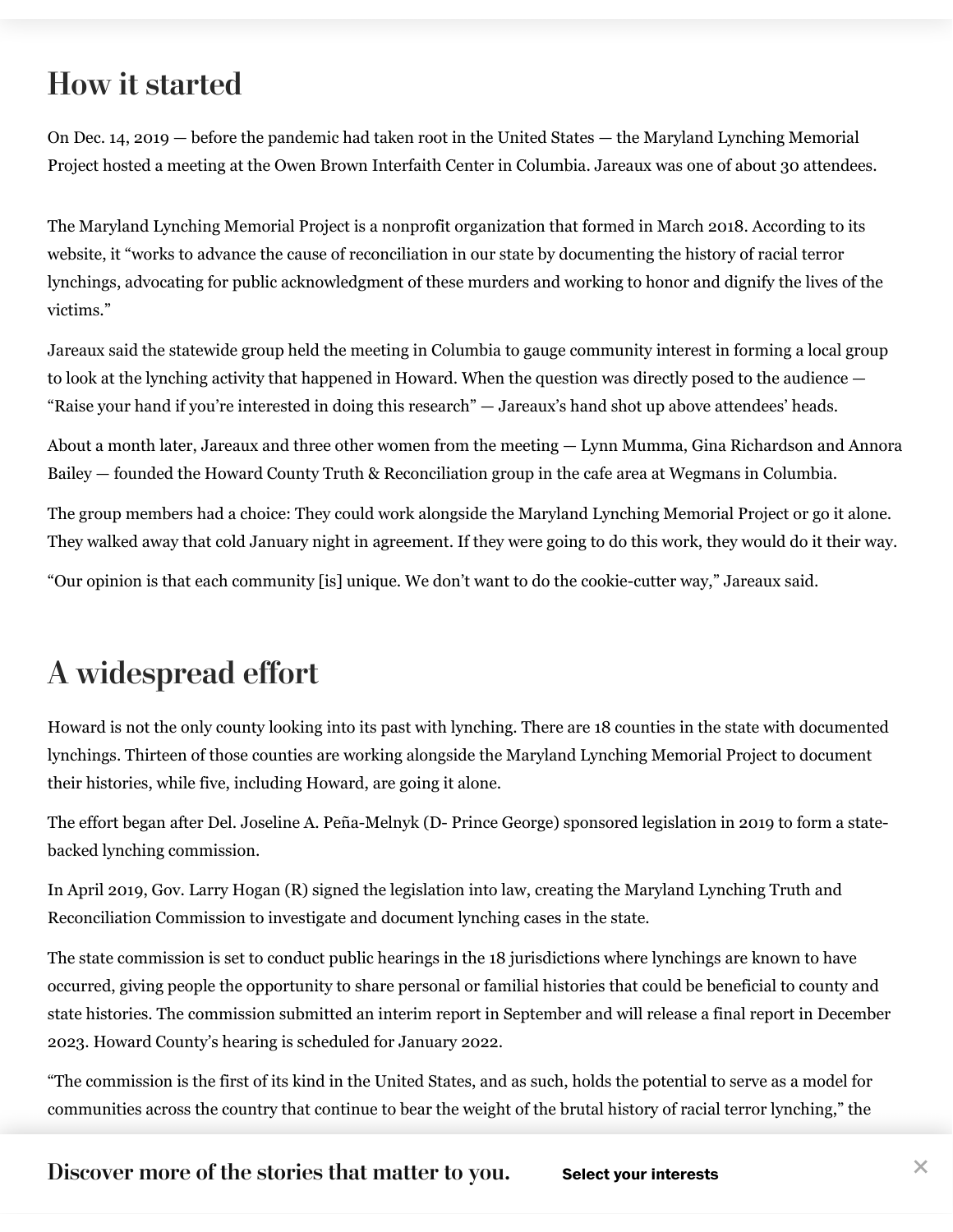the detail the group has.

"Now someone is coming in and giving context and some story, instead of it being another location that has a black mark with regards to lynchings in Maryland," said Gladden, 46. "It brings that story to the forefront and gives us the opportunity to look at this with some fresh academic eyes."

## Understanding lynching

Davis used to work as a research archivist and legislative liaison for the Maryland State Archives. She would spend her days researching the antebellum period of slavery, digging up old newspaper ads to build narratives of enslaved individuals, an effort she described as "a labor of love." She has been researching coroners' requests as a way of piecing together more parts of an individual's story.

"We want to tell a fuller story than how their life ended," said Davis, who identifies as African American.

To collect information across the state and within the counties, researchers and archivists are heavily reliant on information in the public record, which is a challenge given how common erasure was at the time, Davis said.

There are a few universal themes when it comes to lynching in the Reconstruction era in the United States. According to Davis, a lot of the incidents being researched now are of people falsely accused of crimes. A bulk of the lynchings currently being investigated across the state are for accusations of raping a White woman.

Davis said the public messaging of the time was one of white supremacy: "This could be you too if you don't adhere to the way we think things should go."

### Howard's history

According to Howard County Truth & Reconciliation, there are two known lynchings and one "near lynching" that took place in Howard County from 1884 to 1895.

The "near lynching" the group has completed researching is that of the Rev. Hezekiah Brown.

The "near lynching" of Brown in December 1884 was a result of newspapers, including the Baltimore Sun, reporting that a "colored man has been ordered to leave" for allegedly marrying a White woman, which was considered miscegenation and illegal. Despite newspapers reporting Brown's lynching "13 miles west of Ellicott City," records show he was not killed.

The first known lynching in Howard County took place Sept. 18, 1885. Nicholas Snowden was killed after being abducted from the Ellicott City jail by a mob.

Jareaux and the group are still collecting and archiving information surrounding the Snowden case. "People took the

Discover more of the stories that matter to you. **Select your interests**